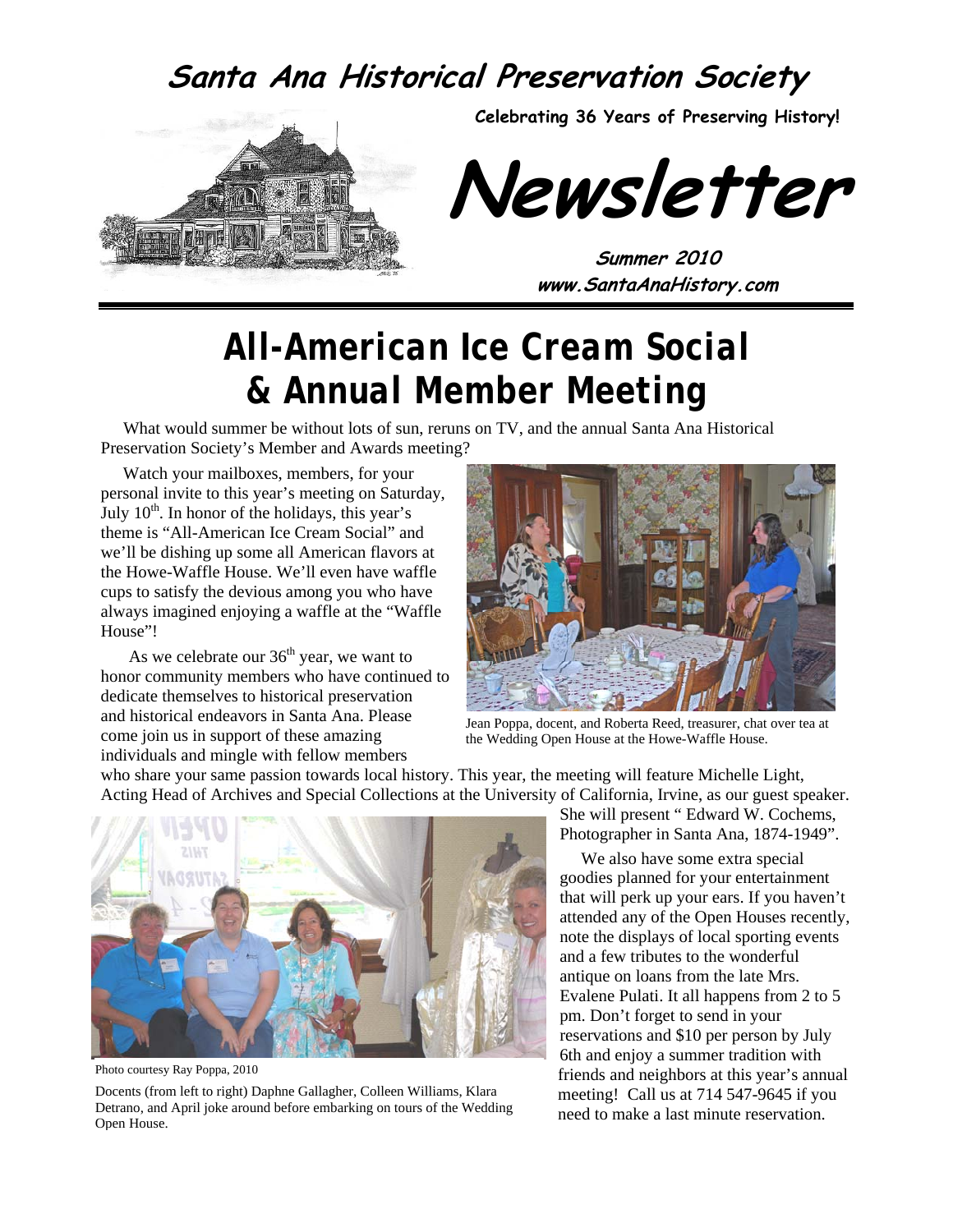# *From the President*

Ever wonder about the "P" in SAHPS? Unlike other historical organizations, founder Adeline Walker made sure the word "preservation" was included in our name. Saving a once majestic vintage property from the wrecker's ball resulted in the beautifully restored Dr Howe-Waffle House, now a treasure of the community.

Over the years the Board of Directors continues to try to live up to Mrs. Walker's example of true historic preservation. As in her day, this often means taking unpopular stands and opposing development projects that we see moving forward without regard to their negative impacts to local history. We are not opponents of development, but expect development projects to take into consideration and respect the historic look and feel of our city.

Unfortunately, preservation of our vanishing cultural heritage often intersects with economics and politics, so you will see representatives of the Society speaking at Planning Commission and City Council meetings, meeting with City staff, writing letters, and being quoted by the press. I know I speak for many on the Board when I say that I would much rather be researching at the library than making another impassioned plea at a public meeting!

Preservation is one of the primary goals of the Society, and one that we take very seriously. So we hope that we have your support when you hear that SAHPS is opposing wholesale demolition of the vintage homes in the Lacy neighborhood, supporting the Henninger Park neighborhood in modifying City plans for 2 apartment structures, asking the City to uphold the original terms of the One Broadway Plaza developer agreement, and more. We think Mrs. Walker would be proud that we have continued her legacy!

*Alison Young* 



*A Legacy of Preservation since 1974.* 

#### **Santa Ana Historical Preservation Society 2010 Board of Directors**

| President                  | Alison Young     |  |  |  |
|----------------------------|------------------|--|--|--|
| Vice President             | Wayne Curl       |  |  |  |
| Treasurer                  | Roberta Reed     |  |  |  |
| Secretary                  | Colleen Williams |  |  |  |
| <b>Directors</b>           |                  |  |  |  |
| Ray Poppa                  | Ann Moerer       |  |  |  |
| <b>Associate Directors</b> |                  |  |  |  |
| Nathan Reed                | Tim Rush         |  |  |  |
| Ed Cote                    | Will Morton      |  |  |  |
| Carey Baughman             | Guy Ball         |  |  |  |
| Bev Schauwecker            |                  |  |  |  |
|                            |                  |  |  |  |

#### **Newsletter Editor: Colleen Williams**

*Cover House illustration by Ann Berkery Special thanks to contributors Judy Stewart, Guy Ball, Wayne Curl, Roberta Reed, Ann Moerer, and Alison Young.* 

> To contact the newsletter editor directly, please email sahps@sahps.org.

All material in this issue is copyrighted 2010 by the Santa Ana Historical Preservation Society, 120 Civic Center Drive West, Santa Ana, California 92701-7505. Our house phone and message line is (714) 547-9645.

The Santa Ana Historical Preservation Society's newsletter is produced by the Society for its members and other friends. We are proud to say that the Society is an all-volunteer 501c3 non-profit organization with no paid staff members. All donations and memberships go directly to our education and preservation projects.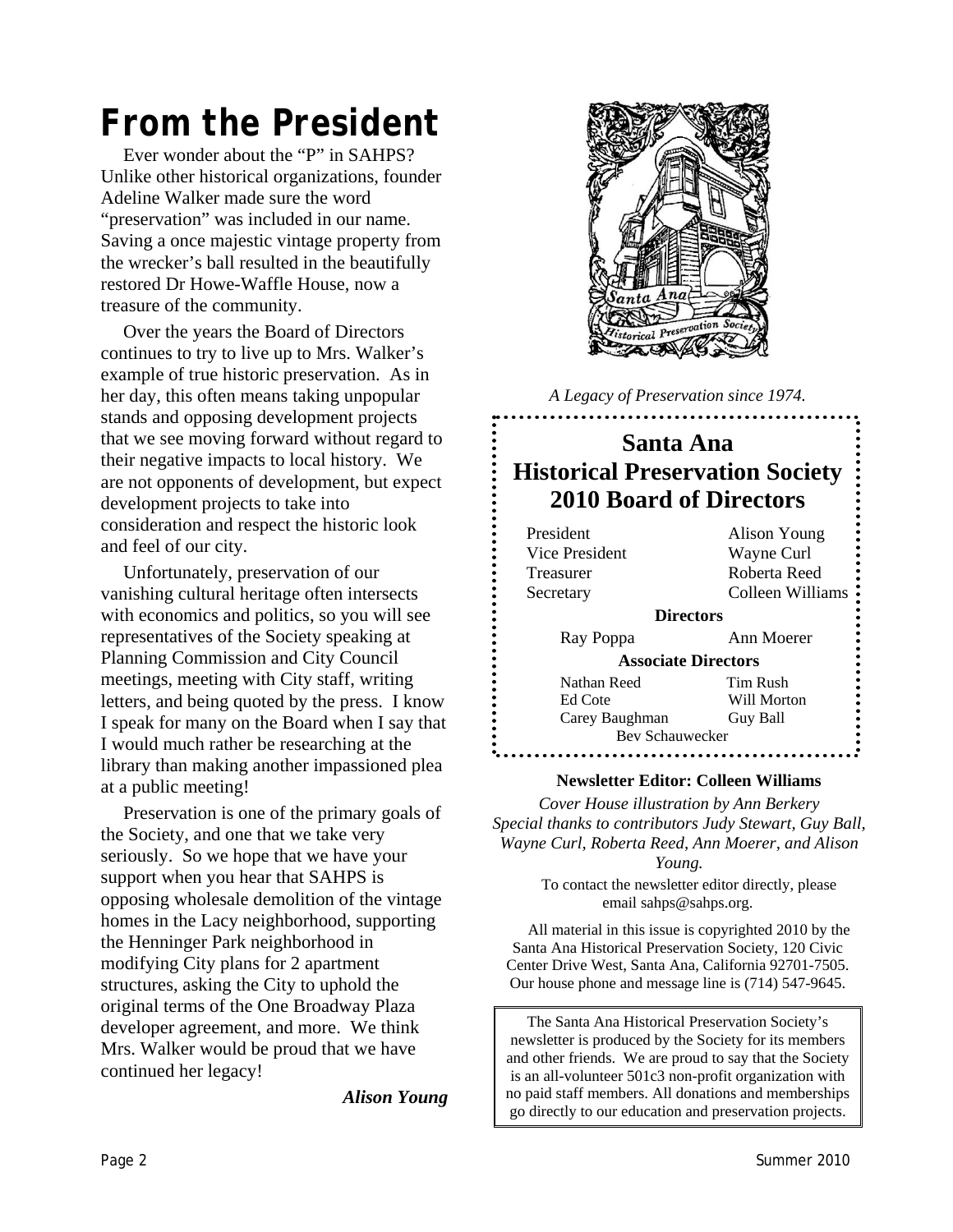## *We are gathered here today…*

"Weddings, Teas and Tours – Celebrating Weddings, Old and New" was the theme of the June 5 Open House. Historic wedding gowns from the SAHPS collection, some from the board of directors and several more contemporary ones on loan from the Santa Ana Assistance League made up an interesting display throughout the Howe-Waffle House. The display cases were filled with wedding related memorabilia from Evalene Pulati. Several board members showed photos of relative's wedding photos from the past displayed throughout the house.

Roberta Reed baked Mexican Wedding cakes which were served with tea to the guests in the dining room. A small bag of mints and a bookmark was presented to each guest as a souvenir of the day. The gift shop did a brisk business selling a wide variety of items, including: history books on several subjects relating to Orange County, postcards, woven bookmarks, recipe cards and many other items relating to local history. This event had one of the largest attendance records this year.

Don't miss the next Open House on Saturday, August 7 from noon to 4:00 where the theme will be household/kitchen related! We'll see you there!

#### *In Remembrance*

The Santa Ana Historical Preservation Society would like to send its heartfelt condolences to the families of several of our beloved members who have passed in the last two months.

**Evalene Pulati, 6/12/10** - Evalene was a charter member of the society, who worked with Adeline Walker to save and restore the Howe-Waffle House. She also was instrumental in saving items from the French Mansion before its demolition. Throughout the years she graciously supported the Society, including regularly loaning items from her vast collections for display at the House.



Photo courtesy Guy Ball, 2009

The late Evalene Pulati at last year's annual meeting, in a fabulous feather hat, supporting the Society.

She and her late husband Vito collected glass bottles, coins, Valentines, and other antique items. They founded a number of clubs for individuals with similar interests, including the National Valentine Collectors Association.

A memorial service will be held at the Howe-Waffle House for Evalene on Saturday, July 17 from 2 to 4 pm.

**Josephine Reuter Inslee, 5/16/10-** Josephine was long time member of the Society. As a journalism major and lover of art, she was active in her community and her family.

**Ken Ulrich, recent** – Ken was the co-owner of Means and Ulrich, a construction company responsible for 80% of the schools in Orange County at the time.

Ken worked for Mr. Waffle, the doctor's second husband, at his ranch when Ken was a teenager. With his love of antiques and history, Ken was a fond supporter of the Society in many ways.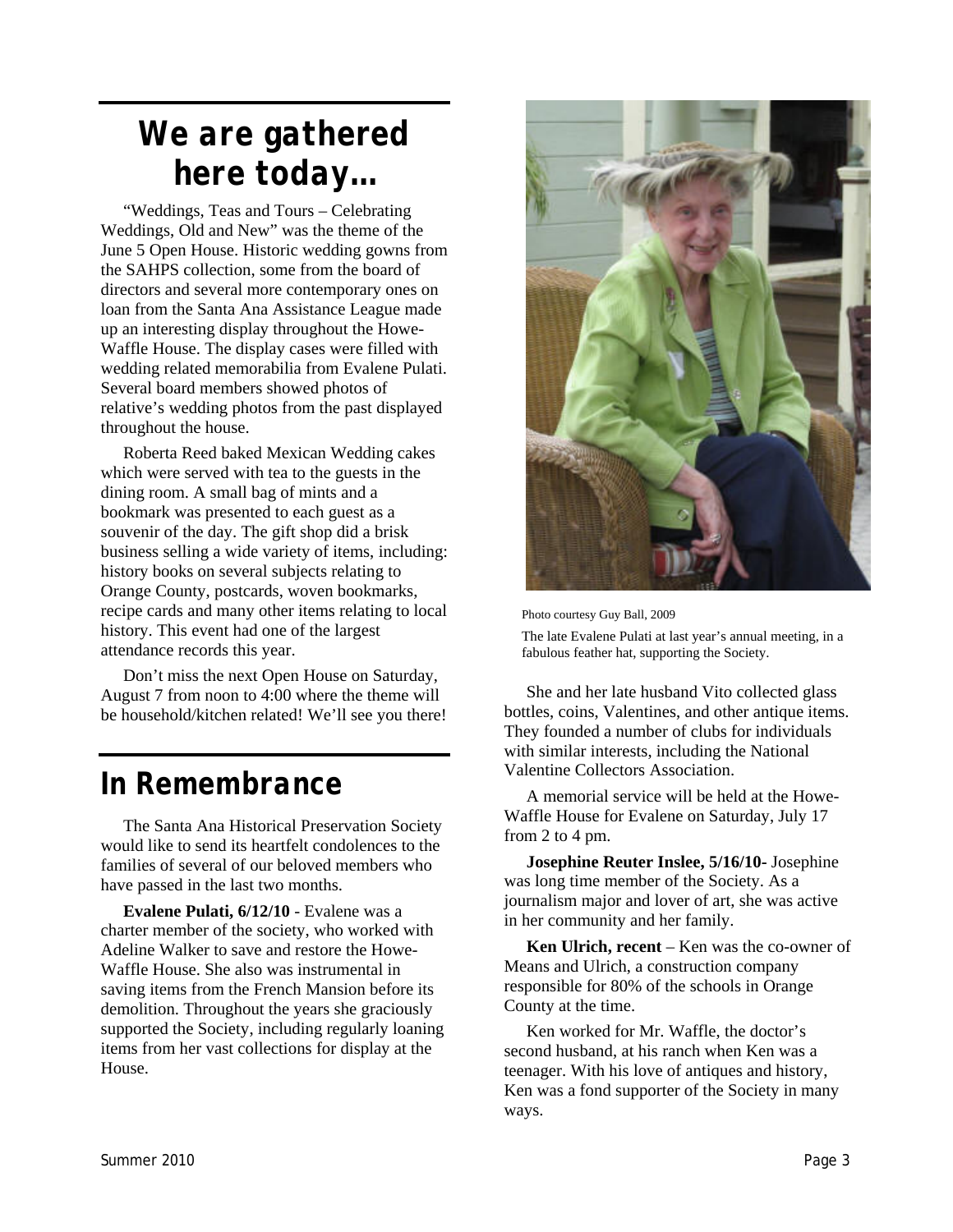

Courtesy of OC Archives, 2010

Mrs. Adeline Walker at the Howe-Waffle House receiving an award for her preservation work. Know someone in this photo? Email sahps@sahps.org and tell us who!

#### **Find the Geocache**

Geocaching is a modern high-tech treasure hunting game played throughout the world by people of all ages equipped with handheld GPS devices. The basic idea is to locate containers (geocaches) hidden outdoors and share your experience online. Those hiding the container post the GPS coordinate and some tips on finding the container on the geocaching.com official website. Some geocaches are more difficult than others to find which adds to the "treasurehunting" aspect of the game.

The camouflaged container is often small and contains a paper log sheet along with some valueless "souvenirs" that are meant to be traded with the finder. As a finder, you should replace an item with something of equal value. The items are usually inexpensive pins, plastic parts, buttons, or the like.

The Dr. Howe-Waffle House received its first geocache a few months ago when Nicholas Ball (the freshman high school son of associate board member Guy) hid one on the grounds of the House. In this case, the geocache is a small Altoids tin, painted to blend into its environment.

The next step was to post the location on the geocaching.com website for others to learn about and search out. The intent was to make the geocache somewhat easy to find, but hidden enough for passersby not to see and remove. Another purpose of this particular geocache was to bring people to the House and the general

historic downtown area that might not have visited otherwise.

And visit they have. Over 24 have searched it out since January. Their comments include: "Great spot, took pics of the monuments near by," "Beautiful home/museum. Thanks for bringing us here! Made me want waffles," and "I drive past this place every day. My daughters go to school near by."

One particular comment that brought a smile to our faces: "This building and the beautiful red stone courthouse next door seem a little out of place amongst the concrete and glass behemoths that dominate this area. I'm glad that this one was saved and restored. Thanks for the history lesson and thanks for the fun."

If you want to find our geocache, you'll have to visit the geocaching.com website. If you locate the geocache, please sign the log and return the box to its original location – all without being too obvious or seen by people passing by.

Thanks Nick for discovering a new way to bring people to the Dr. Howe-Waffle House!

## *Lights, Camera, Action!*

Patience is a virtue, which will soon be rewarded in October when advance ticket discount flyers will be mailed for the 2010 SAHPS Cemetery Tour. If you are unsure if you are on the mailing list for those flyers please call 714- 547-9645 or email tour@sahps.org. October 23<sup>rd</sup> will be here before you know it and so will the enlightening stories of the multi-cultural history of Santa Ana!

The scripts are in process, plans are being worked out, and all the details are being polished to present another award-winning living history event. If you're a regular or never been before, this tour is not one to be missed!

So mark your calendars for "Strangers in a Strange Land: Immigrants who shaped Orange County" to be held Saturday, October 23, 2010. Remember to purchase tickets and reserve your tour early as they tend to fill up early!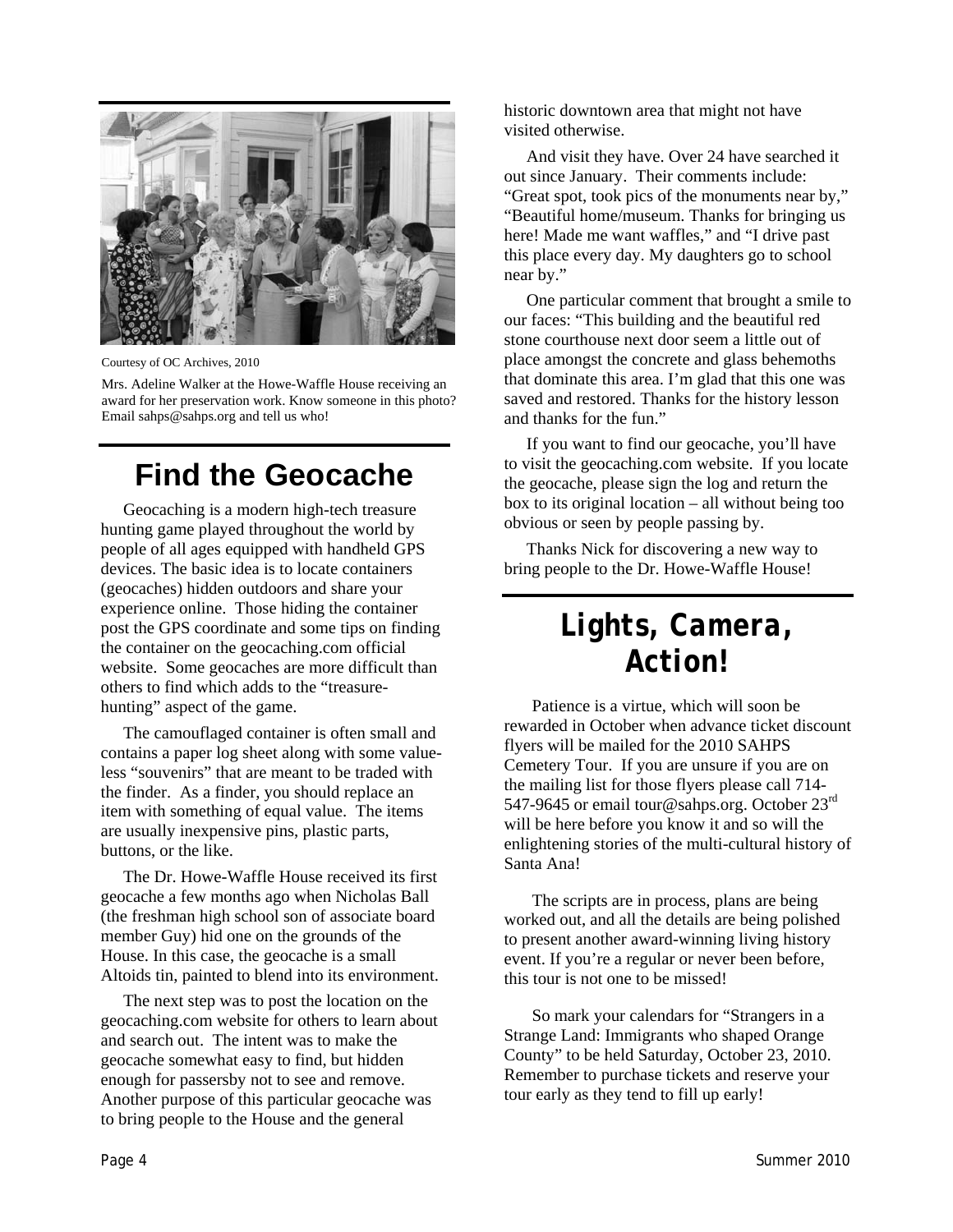#### A Reflection…

The Society has recently had the wonderful opportunity to introduce some new volunteers to the historic joys of the Howe-Waffle House. Many of these volunteers came from the Disney Volunteer 2010 program "Give a Day, Get a Day" and a few have stayed after.

One such volunteer, a charming new docent named Judy Stewart, illuminated her experiences to us: "I recently had the delightful experience of serving as a docent for the Howe-Waffle House. For as long as I can remember, I have had a love for historic houses and this one, in particular, is absolutely fascinating when you communicate Ms. Willella's story, as you are standing in her actual home! To walk through this gem, with no restrictions, such as velvet rope stanchions, to be able to move freely with guests around the home, provides the perfect opportunity to drift back in time and imagine you are visiting family, or better yet, you actually reside there!"

Thank you, Judy, and we're happy to have you with us sharing your enthusiasm with our visitors!

#### **Our Collection Grows**

Many thanks to the individuals in the last few months who have donated some wonderful and unique items to the society and house!

Judy J. donated a vintage violin case, complete with pockets and compartments for all the little items a musician would have carried. She also donated several other ephemera, including mittens worn by her mother as a child. Look for the case and ephemera on display soon!

The John Jones Estate donated a beautiful vintage drop down desk. It's made of strong wood and features a number of compartments, drawers, and mail slots. It's perfect for the doctor who would have needed various methods to keep her records and for the society, who tends to have the same needs.

Thank you for your wonderful donations!! We always appreciate receiving the opportunity to collect new pieces of local history and expand the look and feel of the Howe-Waffle House.

# **Get Active!**

In your society! Join us on the third Tuesday of every month at 6:30 pm to learn more about the society and get involved. This is your opportunity to make a difference in the society and the community.

Our monthly meetings are open to all. We discuss and plan events, projects, and service opportunities as well as conduct the basic business of the society. These monthly meetings are an opportunity to socialize with other members and volunteers. You can volunteer your opinions, creative ideas, and time to advance the society and its historical and community goals!

Want to learn about future events? Have a desire to volunteer your services in planning, fundraising, public relations, or some other area? Looking to connect with fellow historic enthusiasts? Then look no further than the Santa Ana Historic Preservation Society monthly meetings.

So get active and join us Tuesday, July 20 at 6:30 (meeting starts at 7pm) at the Howe-Waffle House. Please RSVP at sahps@sahps.org by the Monday before so we know how many to plan for dinner. We look forward to seeing you!

#### **Eggs and Authors**

This past April the Doctor opened her home to the public for an Easter celebration. She decorated with eggs, bunnies, and flowers. She invited Mike Barry, Phil Brigandi, Rob Richardson, and Chip Martin to come and autograph copies of their books for their fans. She even had an Easter egg hunt in the yard for the children. All in all it was a lovely celebration!

The public was treated to displays of vintage Easter decorations and cards while sipping tea and enjoying home-made cookies. The authors chatted with guests and promoted local history with their books (which can also be purchased in our gift shop or online). Our "young-at-heart" docents gave two enthusiastic girls a run for their money in finding colorful eggs hidden in the plants by the gazebo.

It was another successful Open House with beautifully themed displays to showcase the beauty of the house and diversity of local history.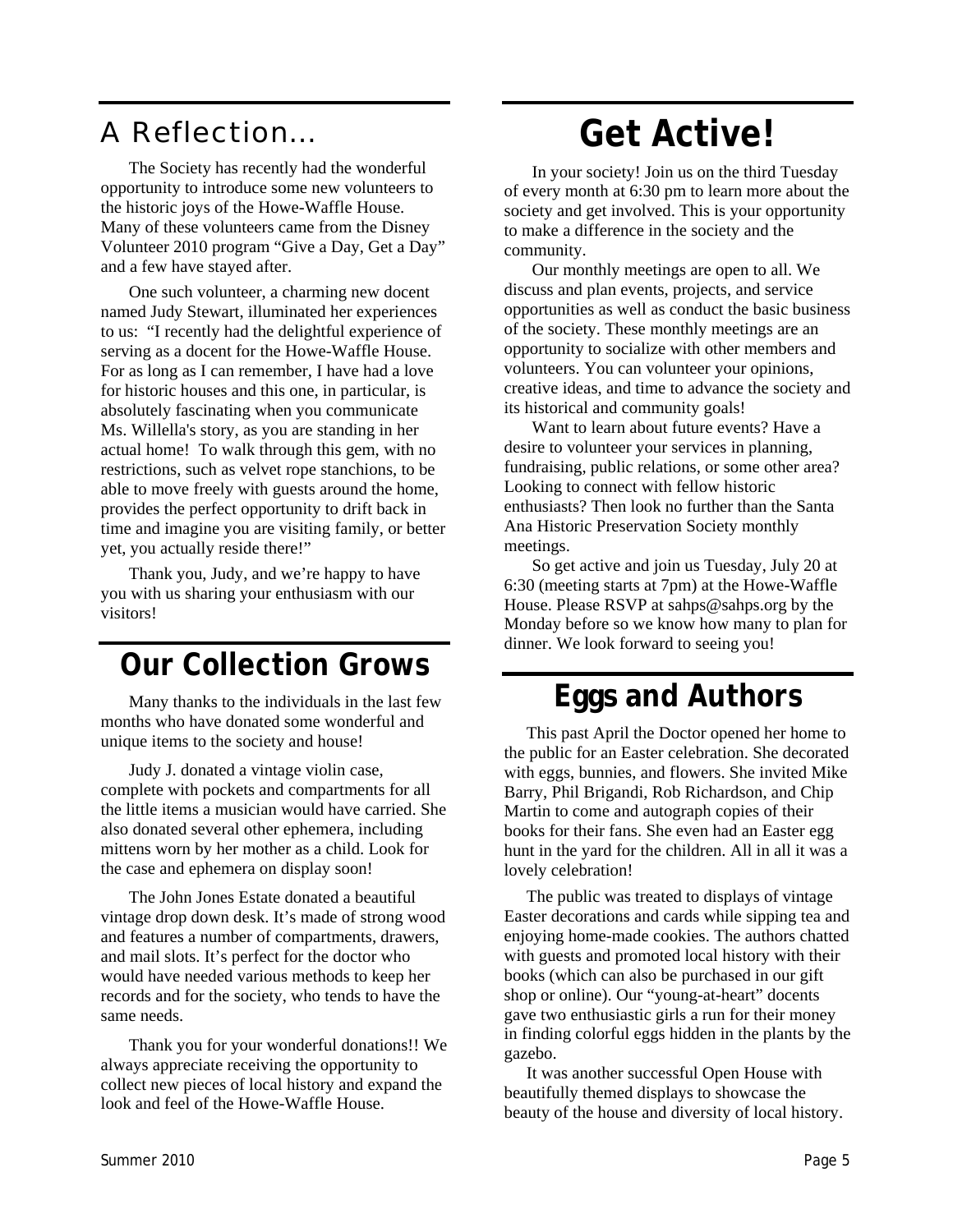

Photograph courtesy of Colleen Williams, 2010

Tim Rush talks about the Old Orange County Courthouse on the Historic Architectural Downtown Walking Tour. Join the next one in September!

## **A Close Call for the Howe-Waffle House**

Sometime during the first week of May a vehicle drove off Civic Center Drive and onto the sidewalk -- into the landscaping of the Howe-Waffle House narrowly missing the house. The light fixtures in the yard were sheered off and destroyed. Many of the plants were badly damaged. We are very fortunate that the House and Carriage Barn were spared.

After the damage was noticed, the Santa Ana Police were called but they had no record of an accident. The vehicle must have been traveling at a high rate of speed since the bus stop bench and trash container that were on the sidewalk are no longer there. For those that don't remember, those were heavy, sturdy objects!

If anyone has any ideas on ways to protect the House, Carriage Barn and grounds along this area please let us know! Also, if you care to contribute to the refurbishing of the landscaping please send donations to the Society with a note that they are to help defer our costs to replace the landscaping. (And thank you!)

-Wayne Curl

## *Flower Vendor Power*

Every year the historic Floral Park neighborhood hosts a home and garden tour with a delightful vendor fair to showcase the neighborhood. As a fundraiser for the neighborhood association, residents open their homes and yards with docents illuminating unique historic and architectural details.

For the past years, the society has been invited to set up a booth among local vendors to publicize our organization and sell our wares. We set up several tables with our books, blankets, shirts, bookmarks, magnets, and other exciting tid-bits. We also play videos of past cemetery tours and hand out flyers related to events with the Society.

This year went very well for us, as we sold a number of books and other items. We also promoted the bi-monthly Open Houses and Cemetery Tour and even gained a few new welcome members! Of course, the board members and volunteers also had an opportunity to socialize with fellow members and supporters of history.

As always, the society was honored to be a part of a historic neighborhood event and enjoyed meeting new faces and catching up with familiar ones! We'll see you again next year!

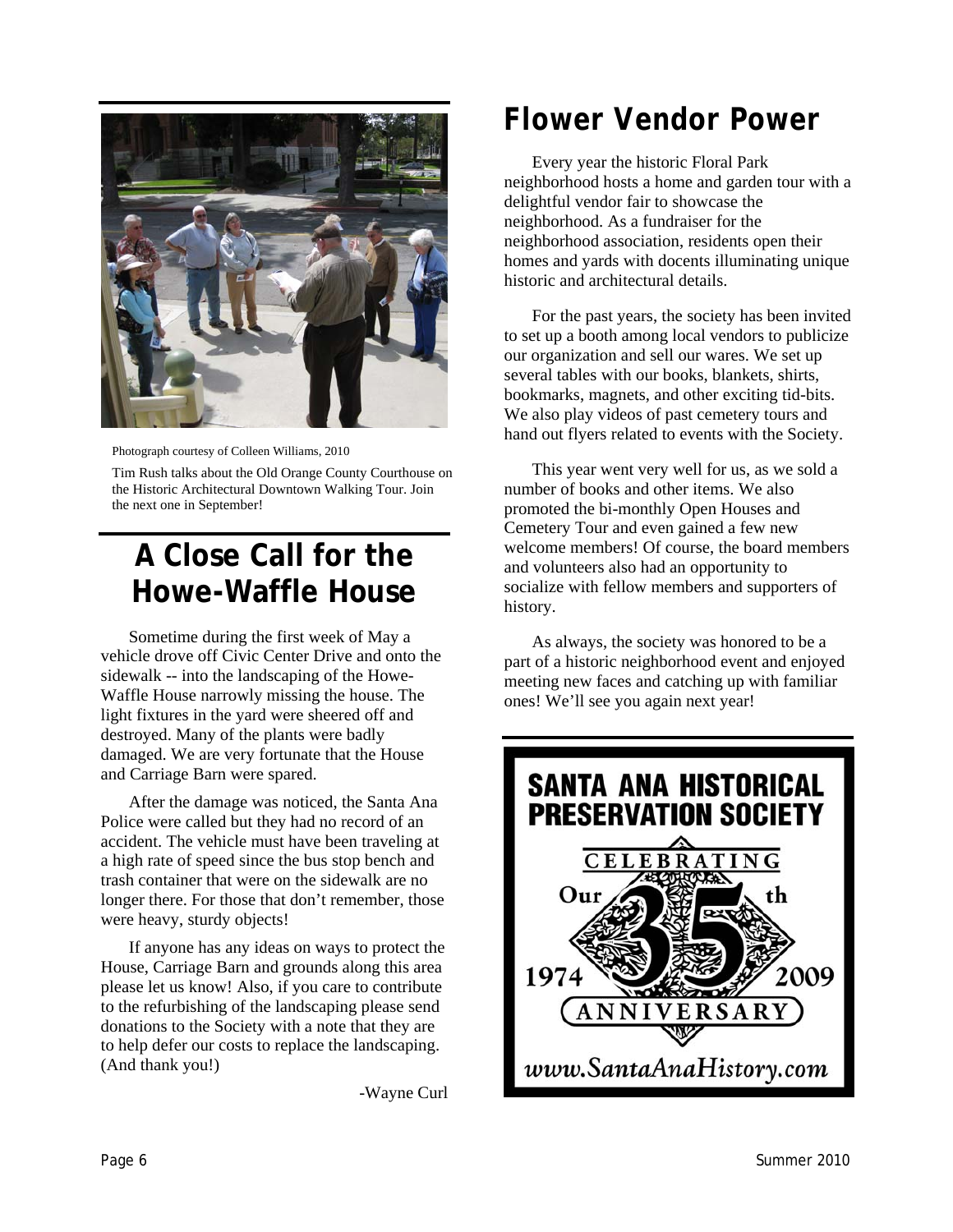#### **Upcoming Events**

**All American Ice Cream Social:** Our annual meeting event this year will be held at the Howe-Waffle House. Meeting, awards, and special speaker Michelle Light will be held after ice cream and socializing. Please RSVP by July 6. **Saturday, July 10 from 2:00 – 5:00 pm**

**Evalene Pulati Memorial:** A memorial for friends, family, and admirers will be held at the Howe-Waffle House. **Saturday July 17 from 2:00 – 4:00 pm** 

**SAHPS Board Meeting:** All are welcome to the Howe-Waffle House for our next monthly board of directors meeting! Please RSVP at sahps@sahps.org (or call 714 547-9645) so we know how many to expect. **Tuesday, July 20, August 17, and September 21 at 6:30 pm** 

**Knightly Love and Chivalry:** The Wilshire Square Neighborhood is hosting a summer concert featuring Full Spectrum Band. Reserve a table for dinner at 6! **Saturday, July 31 7:00 pm** 

**Downtown Walking Tour:** Learn about the history of downtown Santa Ana, particularly its stunning architecture. Purchase tickets for \$8 at the Howe-Waffle House. **The tour is postponed for the hot summer months and will resume in September. (Call 714 547-9645 if you'd like more information or to reserve a spot.)**



Photo courtesy of Colleen Williams, 2010

Wayne Curl, SAHPS vice president, and Open House guests discuss the tour and historic houses over Victorian tea and special wedding cookies.

**Howe-Waffle Open House:** Learn about Victorian household items and watch for a surprise as well! Tickets are \$5 for adults, \$4 for seniors/SAHPS members, \$3 for students. Come early. Free parking in our lot next to the house. **Saturday, August 7 from 12:00 – 4:00 pm.**

**Museum Day Open House:** For the third year, we are participating in the national Museum Day! Download a coupon from the Museum Day website to get in free! **Saturday, September 25 from 11:00 – 5:00 pm**

#### **Help us continue our efforts to preserve, to educate, and to celebrate Santa Ana and early local History**

*Renew or join at the \$100 level (or above) and receive a copy of*  **Santa Ana: 1940-2007***,* **Early Santa Ana, Santa Ana in Vintage Postcards, Logan Barrio, Civil War Legacy in SA,** *or* **Orange County Blossoms** *as a free gift as our thanks for your extra support.* 

**Membership Dues:** *Individual/Family - \$15-49; Business - \$20-100; Supporter - \$50-99;* 

 *Patron - \$100-249; Benefactor - \$250-1,000;* 

|      |                                                                                      | membership.<br>for a $\frac{1}{\sqrt{1-\frac{1}{2}}\sqrt{1-\frac{1}{2}}\sqrt{1-\frac{1}{2}}\sqrt{1-\frac{1}{2}}\sqrt{1-\frac{1}{2}}}}$ |
|------|--------------------------------------------------------------------------------------|----------------------------------------------------------------------------------------------------------------------------------------|
|      | (If \$100 or over, please circle the book above that you would like us to send you.) |                                                                                                                                        |
| Name |                                                                                      | Phone $\qquad$                                                                                                                         |
|      |                                                                                      |                                                                                                                                        |
|      | Zip                                                                                  | Email                                                                                                                                  |

**Send to: Santa Ana Historical Preservation Society, 120 Civic Center Dr. W., Santa Ana, CA 92701-7505**